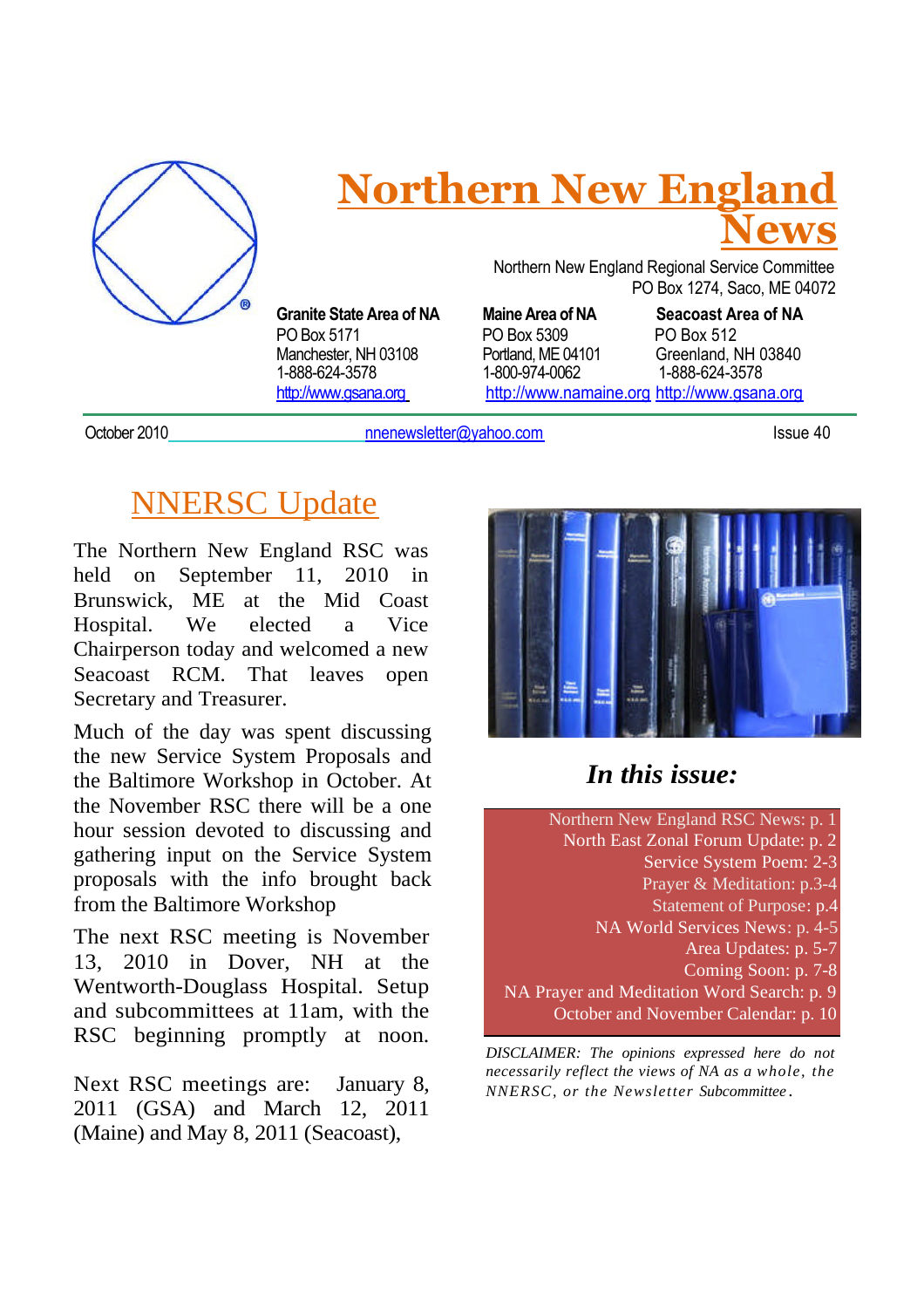

*The Northeast Zonal Forum meets twice a year, once in the winter and once in the summer. It is composed of fourteen regions in the northeast United States. Its main focus is on discussion, both of topics important to our member regions, and of issues facing NA worldwide.*

#### **Next NEZFs:**

#### **New Jersey Region**

January 29-31 2011 Saturday Discussion Topic: Service System Location not available by publishing date

#### **New England Region**

June 2011 with Zone Wide Workshop



*According to the NEZF rotation schedule the Northern New England Region will be hosting the NEZF in January 2012. We plan to change the date to December 2, 3, 4, 2011 to coincide with our hosting of MRLE XII. This will be a great opportunity for us. This is not set in stone at*

*this time, but it is our regions intent to do so and the delegates have said that the NEZF is agreeable to this.*

#### **A Service System Poem**

A Service System what does it all mean Will it be helpful can it help me stay clean

Will it provide more service or just some more talk

Will it just be more words or will it walk the walk

I know that we've needed something new I know that the message will still ring true

That the addict as you know they must come first To lose sight of this would sure be the

worst

I trust that the power we have put in charge

I trust that the problem is never too large I trust that the people who we have in place

Will help us to find our time and our space

All of these models and more options too Whatever will we & our fellowship do Can making more levels really show A system where we all can grow

I know we will need an open mind I'm sure we will if we're to find The hope and faith and common ground That waits for those who haven't found

This way of peace this way of life To travel through without the strife I will take part not sit idly by And then in turn question why

Why didn't we act while there was time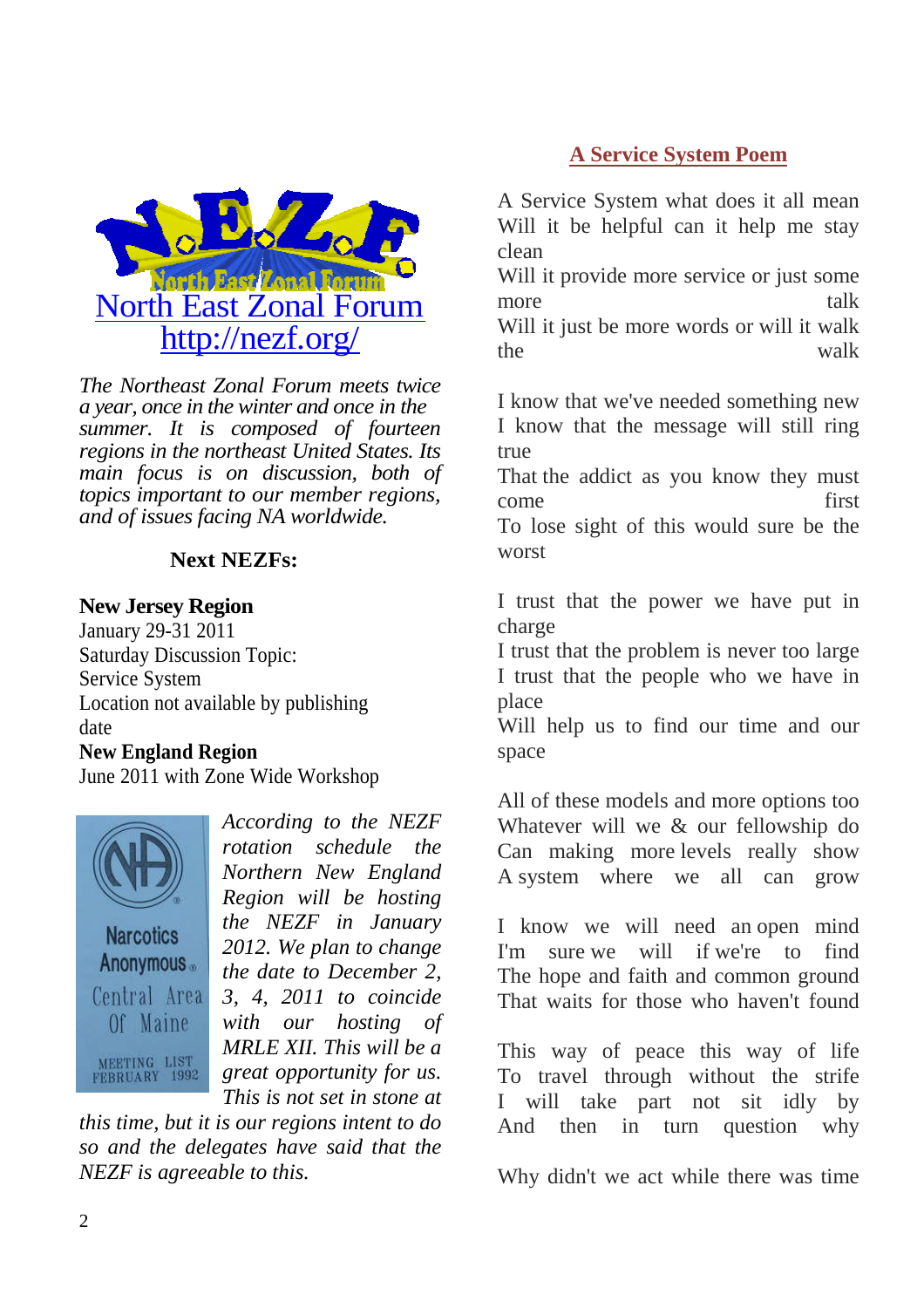Complacency surely would then be our crime

Please take a stand raise up your voice And then in the end we all will rejoice

Our Fellowship's here, and it's here to stay

Our Trusted Servants will show us the way

With our Higher Power and let's all be fair

It will also need a whole lot of prayer

Pain is inevitable, misery is optional

#### *Yils Member Ontario Region*



#### **PRAYER & MEDITATION**

In our literature there is a reference to sometimes turning around and finding that we have been **doing** better than we have been **feeling**. Prayer and meditation are two of the tools that help keep me grounded and connected to who I really am. Who I really am is the person that my higher power wants me to be: an imperfect but happy human being who lives from a place of love and compassion. The disease wants me to be a human- doing who lives from a

place of fear that I'm never going to do, have or be Enough.

After many years clean I still struggle with making time for prayer and meditation on a regular basis. Prayer and meditation each have given me rewards more than ten-fold of the effort I put into them. So of course the disease tells me that "I don't have time" or "I'm OK today". There is no day that I am OK if I don't take time for prayer and meditation. My ego may tell me that there is, but my experience shows evidence to the contrary.

God always loves me and is always available to me. If I feel angry, resentful or like I want to act out in some form of self-sabotage, it is a day that have not taken the time for prayer and meditation. In step three it says we may become angry with God for allowing us to take our will back. That's pretty funny when I think about it. It's like getting mad at the boss because **I** didn't go to work. It is not God's responsibility to check in. God is there, waiting patiently for this bratty little addict to show up. When I do pray and ask for God's guidance, acceptance and love come a lot more easily. When I don't pray, fear prevails.

It took me many years to be able to sit quietly in meditation. I practice this today, but I was also lead to other forms of meditation that work for me. I attend a yoga class which is difficult and rigorous enough to force my mind to just shut up. I pick berries for a couple of hours. I paint pictures. If I am into something that I can lose my mind and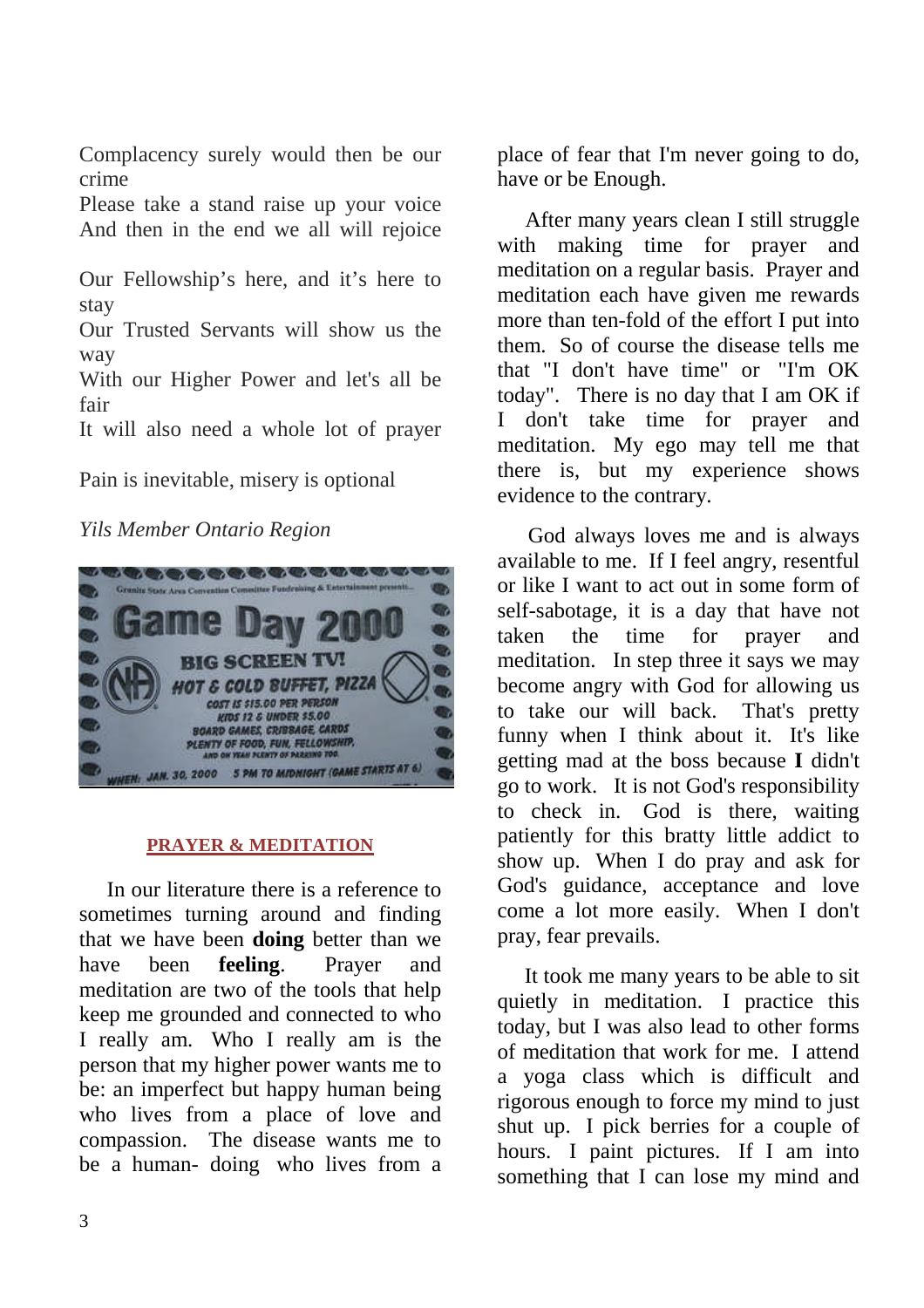get back to my senses, I can achieve a state of meditation. When I am alone and also relaxed, content and focused on something outside myself, either in creation or appreciation of beauty, I hear God's voice. That experience is unsurpassable.

#### **Statement of Purpose**

Note from the editors..... Thank you for sharing recovery with us through the Northern New England Regional Newsletter. Our purpose is simple; to offer articles, news, photos, calendars of events in the area and some good clean fun as well. We encourage you to share this newsletter with your friends in recovery, and we also hope that you will find yourself inspired to contribute to this publication. In short, we are in service to you, our reader. We welcome your ideas, feedback, suggestions, opinions, and knowledge. As editors of this publication, we reserve the right to edit based on length, profanity and excessive drug or sexual reference. Thanks again.



## NA World Services News



Click **here** to receive information about the 34th World Convention of NA, 1-4 September 2011 in San Diego, California. Pre-registration begins December 2010. You will receive updates as they are available.

NAWS is planning a series of United States workshops pertaining to the Service System Project. There will be 5 workshops in the US between mid-August and mid-November at places with concentrated fellowship density. The workshops will focus exclusively on the service system proposals and will run from Friday evening through Sunday around 1:00 pm. There will be a recovery meeting on Saturday night. The workshop closest to us is: October 29-31: Baltimore, Maryland (Holiday Inn Baltimore Harbor) \$99 Room rate—Rooms must be reserved by 7 October

The deadline for input on the first phase of the service system proposals is December 31, 2010. Please look here for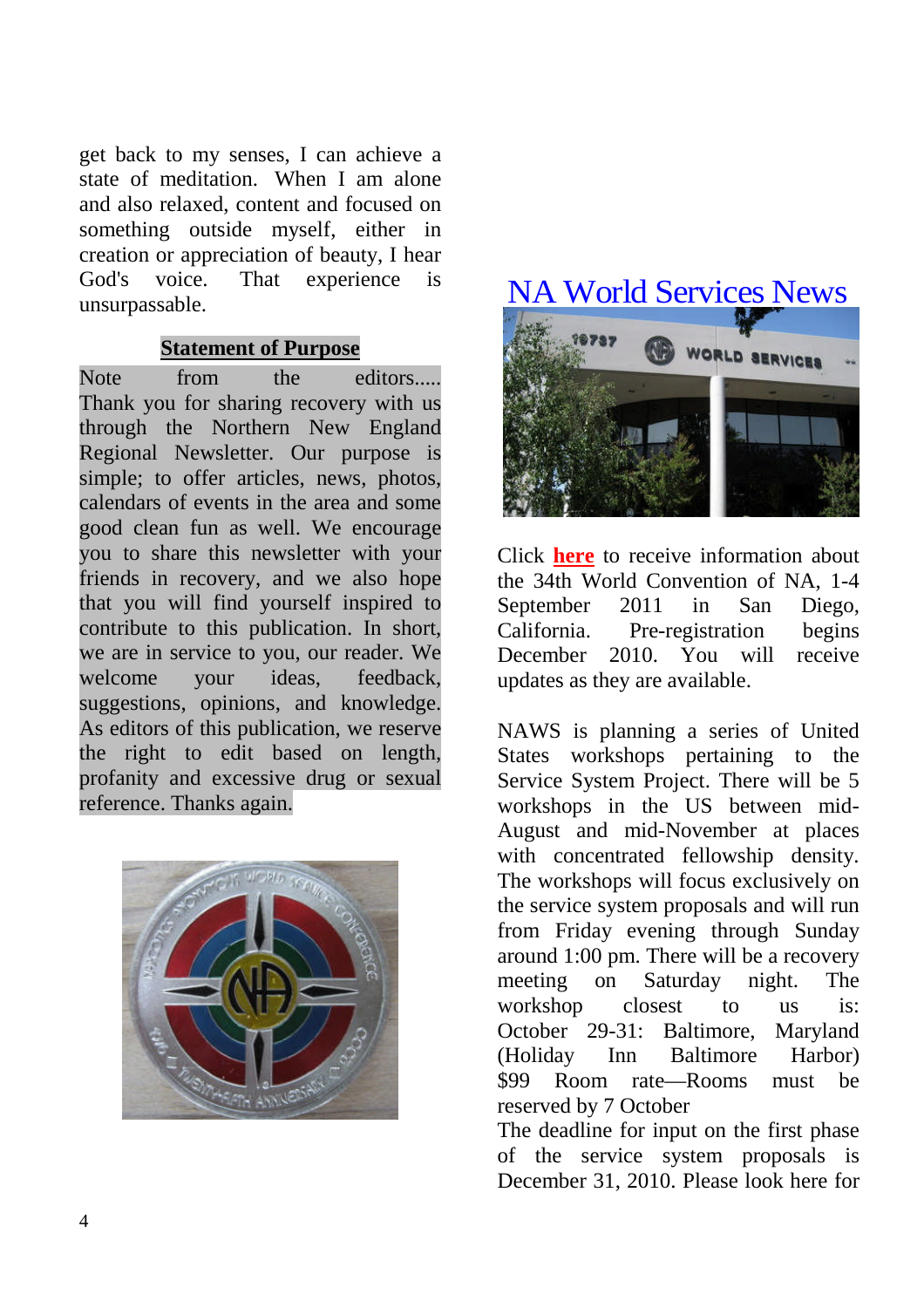much more info. Very important link. http://www.na.org/?ID=servsys

The electronic version of the Reaching Out Magazine for incarcerated members is here http://www.na.org/?ID=reaching\_out-index

To fill out the online anonymous 2010 Literature Survey (to help prioritize future projects) look here: http://questionnaire.disc.na.org/index.php?sid=99433

The latest Living Clean Project news is here:

http://www.na.org/?ID=Living\_Clean\_Project

Given that the deadline is at the end of this calendar year it is probably a good idea to conduct review workshops as early as possible. For many of us the time frame between mid-November and the end of the year is quite busy. In order to meet the scheduled release date of the approval form (April 2011) we found it necessary to schedule this review during the last three months of the year. So the mantra is "sooner is better" – both for conducting workshops and sending your comments to NAWS.

#### **The deadline for input on Chapter 6, Chapter 7 and the Preface is 31 December 2010.**



#### **Area Updates**

#### **Granite State Area**

#### *Activities*

Currently in need of an Activities Chair. The committee is now dormant.

#### *BOD*

All future meetings will be held on the Wednesday before the ASC meeting at the Bedford Presbyterian Church, 4 Church Road Bedford NH at 6pm. The next meeting of the Board of the Directors will be held in October.

#### *Campout*

.

Our kick off meeting is coming up Oct 2nd and we will be electing trusted servants and we will also be setting the meeting schedule for the upcoming 2011 event. I have a flyer for the kick off meeting attached that I would like included in the minutes and put up on the website.

#### *Convention*

Written final convention report submitted. 390 people in attendance at convention. \$1,794.20 donation made to area. Chair position is open. Next meeting Oct 3 @ noon.

#### *H&I*

We have 13 H&I Commitments and 10 of these are in need of support from interested NA members. Please come and carry the message to addicts that can't get out to a meeting.

#### *PI*

We are in a transitional phase right now. We have been without a Chairperson for a little while and while the core maintenance has been happening; phone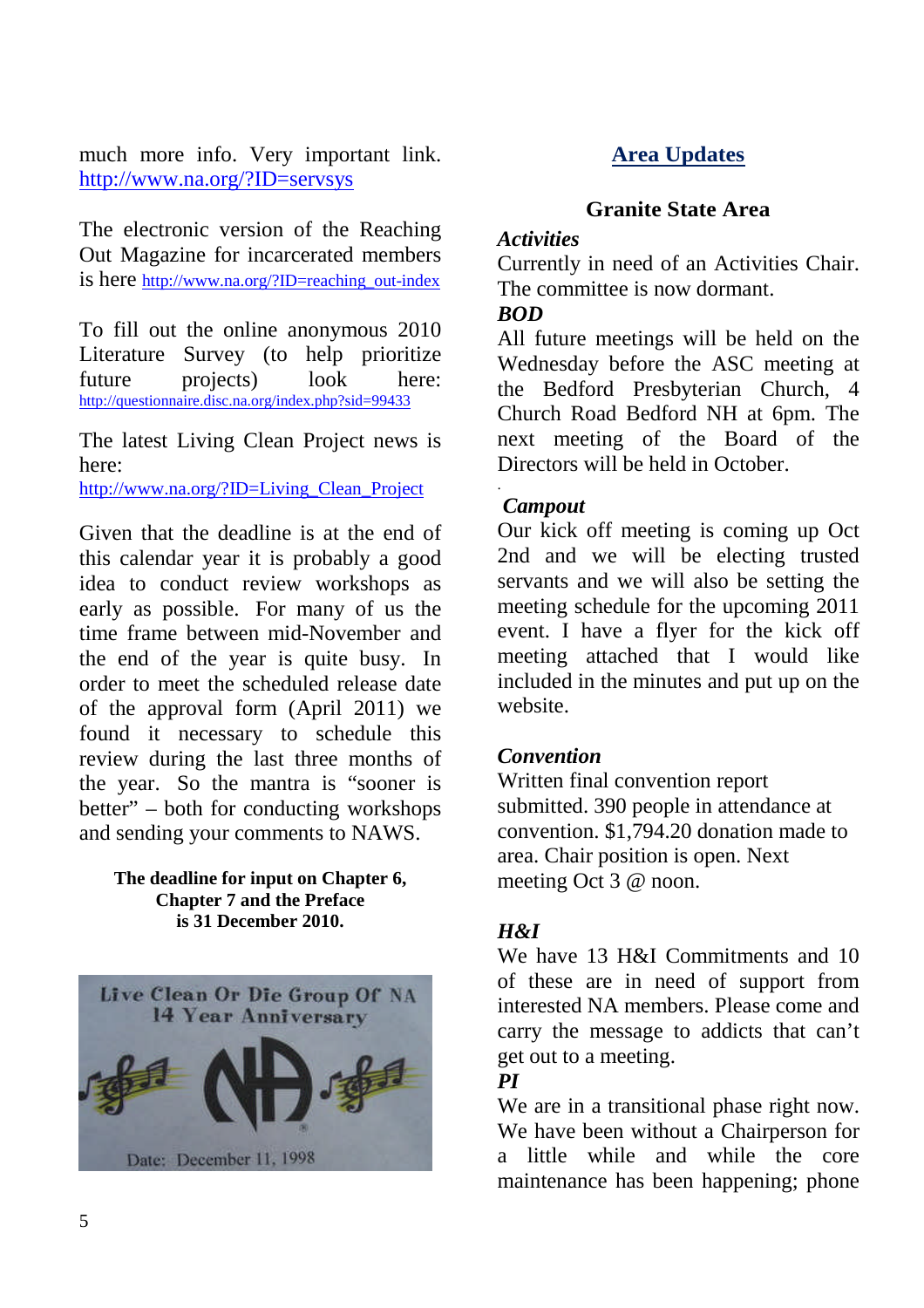

line, website and meeting list; there is a lot more that could be accomplished. Currently we have available: PI Chair,

Phone line chair, secretary, phone line message updater, vice chair, phone line volunteers and email responder. We will be meeting on October 3, 2010 to further assess our situation and plan and set direction for the upcoming year.

#### **Maine Area**

A motion was passed (after being resubmitted) that would add to the guidelines language that requirements for all ASC Trusted Servants be that clean time includes no use of DRT.

There are rumors of three new meetings that need to be confirmed: Lewiston, Mexico and South Paris.

#### *H&I*

We have started a new commitment at the ARC (Addiction Resource Center) in Brunswick. We are relying on the local groups around Brunswick and Bath to support this meeting and to supply the speakers.

There will be an orientation on October 17 for the Cumberland County Jail from 6-9pm.

#### *Phone line*

Phoneline Guidelines are out for review, to be voted on at the October  $30<sup>th</sup>$  ASC.

#### *Website*

Just doing the usual maintenance work of updating the online meeting information, event information, and responding to emails sent to the web servant.

#### *Activities*

Halloween event October  $30<sup>th</sup>$  in Westbrook, should be bigger than last year but there is a 125 person limit. The No More Nightmares on Elm Street annual Thanksgiving event will be held in South Portland beginning at 4 pm.

#### *Public Relations*

There is no real PR Committee in place at this time. The position is open.

#### *Outreach*

Outreach is ordering extra literature so they will have enough for the upcoming months.

#### *Miracle*

There were approximately 10 TAR (Times Are Rough) indigent packages that were used this year. The Committee is discussing the possibility of eliminating the Friday night dinner to lower costs. Unfortunately, about a dozen t-shirts were stolen from the committee.

#### *Unity Fest*

The subcommittee is dropping the Friday night meal to lower costs. Price is \$140.00 for the weekend, \$120.00 for first timers. October 26 is our first planning meeting and then again at the October ASC.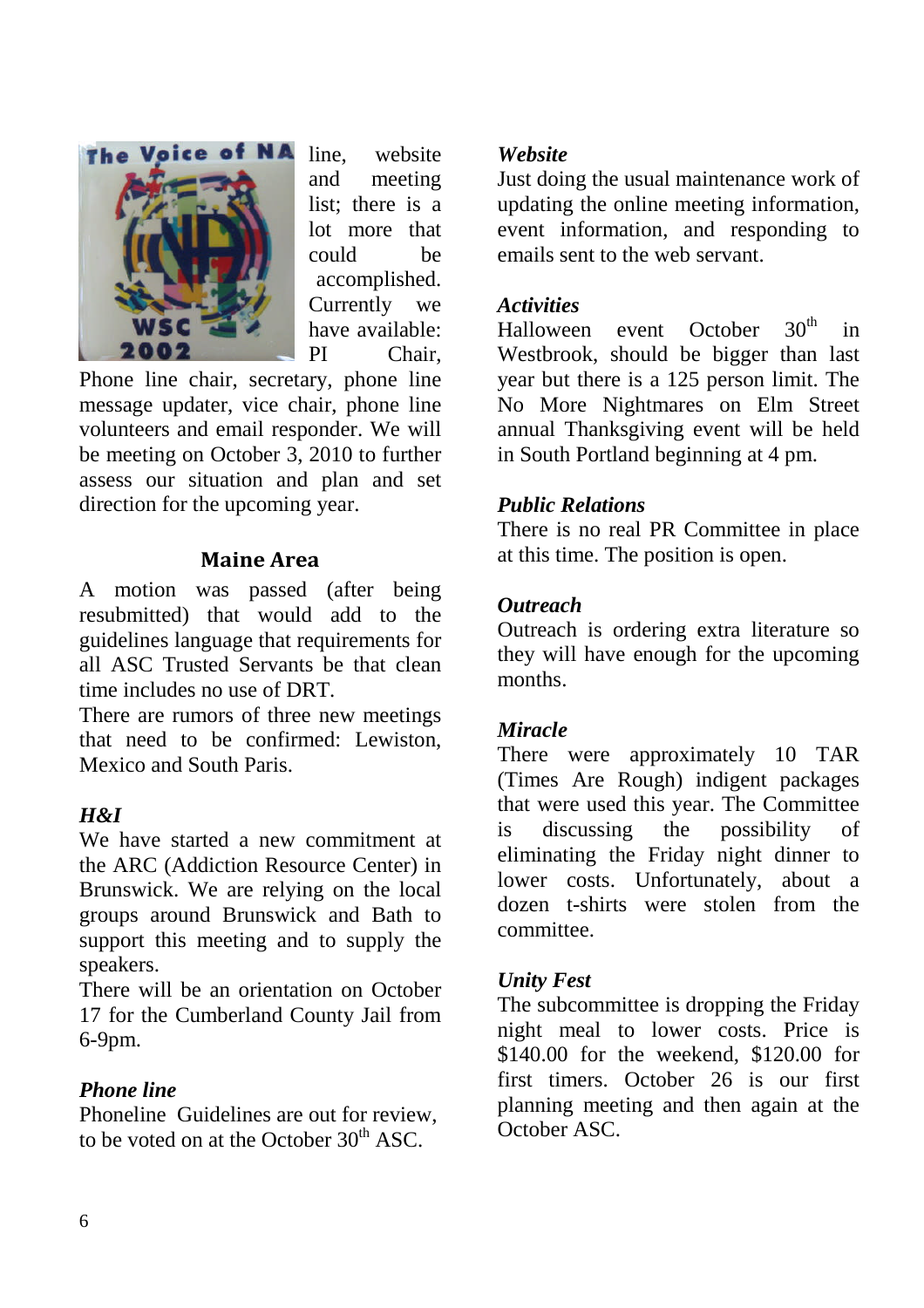#### **Seacoast Area**

There is a new meeting starting in Alton NH. We have 19 groups and at a recent ASC we had 16 GSRS, that is 84% attendance!

A motion passed at the ASC to be brought to the RSC will state that Regional Trusted Servants may not also hold a Regional voting position. The listed intent is: To avoid a conflict of interest and to maintain ethical continuity and integrity within the voting process.



**Click on the fliers below to view or download full size** (fliers removed from web server **a f t e r e v e n t i s o v e r )**



Northern New England **Regional Service Committee Meeting** November 13, 2010 In The Seacoast Area

**Wentworth-Douglass Hospital** 

**Community Conference Room** Just inside Main Entrance, on the right Park in parking garage

789 Central Avenue (Rt. 108), Dover, NH

We have the hall from 11 AM until 4PM. 11:00 AM setup and any subcommittee meetings Including Newsletter and MRLE The RSC will begin at 12:00 noon.

There will be a one hour session on the Service System proposals to gather input from NA members. **Everyone Welcome!** 



OCTOBER 23RD 2010 NARCOTICS ANONYMOUS **12 NOON-11PM FALL INTO FREEDOM** SPEAKER SLAM/MUSIC JAM NOON-1PM MEET & GREET 1PM-4PM-FOUR NA SPEAKERS



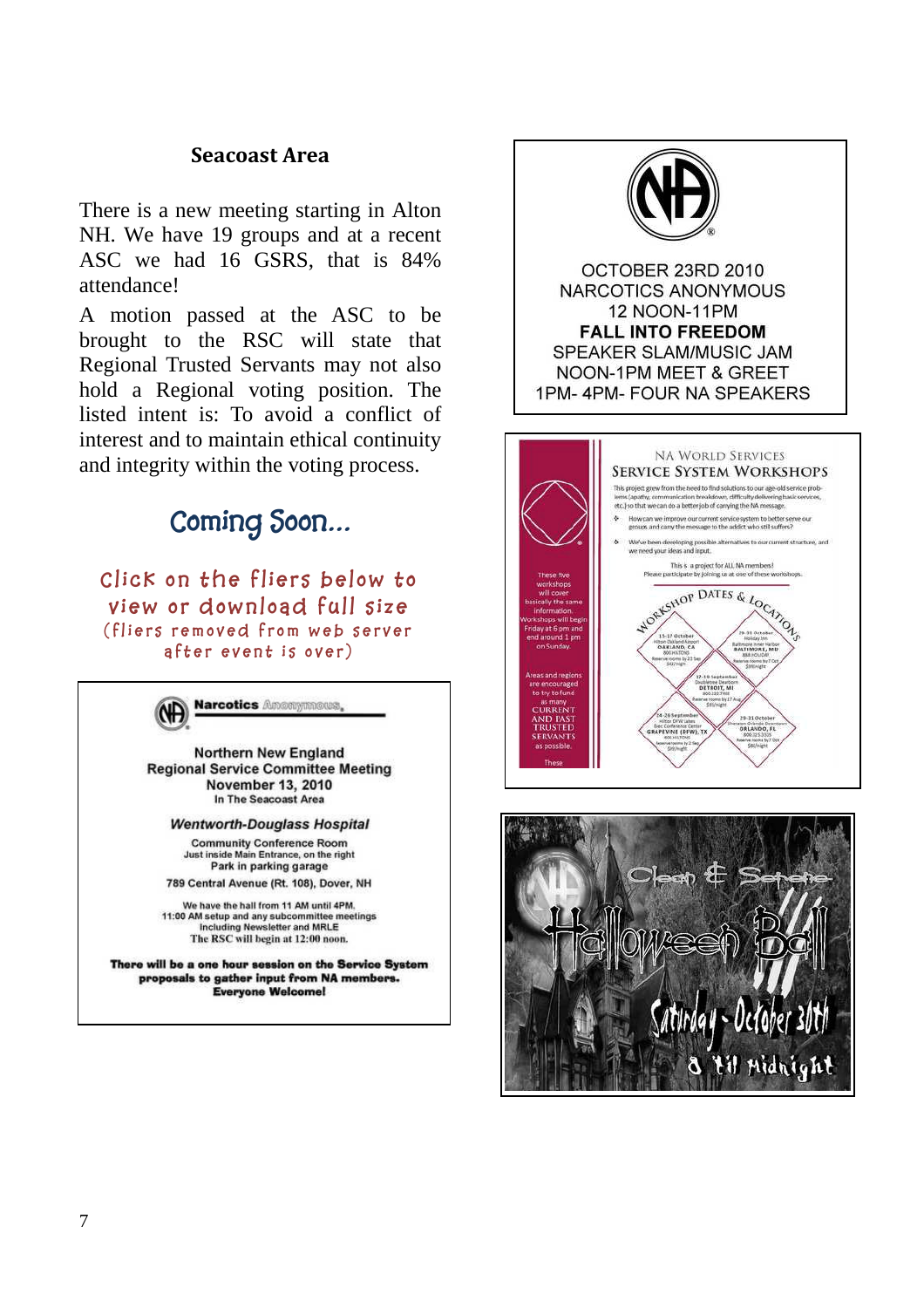

THANKSGIVING DAY POT LUCK DINNER THURSDAY NOVEMBER 25™ 2010 4:00 TO 6:00 PM MEETING TO FOLLOW ELM STREET CHURCH ELM STREET SOUTH PORTLAND



# **Prayer/Meditation Wordsearch**

| K              | S | $\overline{\mathsf{V}}$ | S | N | M           | H           | Η          | C           | Α             | R                       | $\mathbb R$    | Υ              | M            | L | $\mathbf M$ | $\mathbf P$    | $\mathbf P$ | Ζ            |
|----------------|---|-------------------------|---|---|-------------|-------------|------------|-------------|---------------|-------------------------|----------------|----------------|--------------|---|-------------|----------------|-------------|--------------|
| N              | O | I                       | Т | Α | T           | I           | D          | E           | M             | $\overline{\mathsf{V}}$ | Ζ              | T              | Η            | G | U           | O              | S           | Q            |
| К              | Χ | Q                       | G | Ρ | D           | Ρ           | R          | Α           | Υ             | Ε                       | $\mathbb R$    | U              | V            | V | Q           | I              | L           | Y            |
| J              | U | E                       | N | T | L           | S           | Η          | I           | C             | Ζ                       | I              | D              | E            | V | $\mathbf E$ | L              | O           | $\mathbf P$  |
| Η              | D | В                       | I | Ε | G           | D           | Ε          | L           | W             | O                       | N              | Κ              | S            | Α | M           | G              | Η           | B            |
| J              | T | Ζ                       | D | J | E           | O           | Χ          | Ε           | $\mathcal{C}$ | N                       | E              | I              | $\mathbb{R}$ | Ε | $\mathbf P$ | Χ              | E           | Ε            |
| D              | Κ | Н                       | N | S | $\mathbb R$ | Q           | W          | I           | I             | G                       | O              | Ο              | D            | N | E           | S              | S           | $\circ$      |
| D              | N | U                       | Α | М | Α           | $\mathbb R$ | G          | O           | $\mathbb R$   | $\mathbf P$             | $\overline{F}$ | J              | W            | S | O           | M              | T           | S            |
| L              | Α | U                       | Т | I | R           | I           | Ρ          | S           | S             | Ε                       | F              | X              | $\mathbf P$  | Q | Α           | Υ              | $\mathbf F$ | M            |
| J              | I | C                       | S | O | Q           | Ρ           | D          | L           | Ε             | $\overline{V}$          | O              | R              | $\mathbf P$  | M | I           | W              | M           | U            |
| D              | G | O                       | R | U | E           | R           | E          | В           | W             | T                       | C              | R              | O            | E | G           | J              | H           | G            |
| T              | H | N                       | E | T | O           | K           | Α          | C           | $\mathsf{C}$  | E                       | Ρ              | T              | Α            | Ε | Ζ           | Y              | F           | Κ            |
| F              | Q | T                       | D | G | N           | I           | C          | I           | T             | C                       | A              | $\mathbb R$    | $\mathbf P$  | L | X           | Υ              | $\mathbf B$ | S            |
| N              | C | Α                       | N | Η | Ρ           | М           | C          | Α           | X             | $\mathcal{C}$           | K              | $\overline{V}$ | V            | S | U           | X              | Χ           | Q            |
| G              | Т | C                       | U | W | I           | М           | S          | S           | Ρ             | O                       | W              | E              | $\mathbb{R}$ | F | B           | G              | T           | K            |
| М              | Q | T                       | L | L | I           | W           | C          | $\mathbb R$ | N             | Ε                       | X              | Ε              | $\mathbb{R}$ | C | I           | S              | Ε           | Q            |
| Α              | O | G                       | Χ | Ζ | Κ           | Υ           | U          | Q           | Κ             | O                       | В              | K              | Α            | М | L           | $\overline{V}$ | $\mathbb R$ | $\mathbb{R}$ |
| $\mathbb R$    | F | V                       | В | Ε | L           | I           | E          | F           | Г             | М                       | C              | O              | В            | Α | N           | Α              | Ζ           | N            |
| $\overline{V}$ | Ζ | C                       | V | Q | S           | D           | Η          | J           | Q             | C                       | J              | L              | I            | S | T           | $\mathbf E$    | N           | F            |
| accept         |   |                         |   |   |             | goodness    |            |             |               |                         | program        |                |              |   |             |                |             |              |
| belief         |   |                         |   |   |             | improve     |            |             |               |                         |                | regular        |              |   |             |                |             |              |
| carry          |   |                         |   |   |             |             | knowledge  |             |               |                         |                |                | sought       |   |             |                |             |              |
| Conscious      |   |                         |   |   |             |             | listen     |             |               |                         |                | spiritual      |              |   |             |                |             |              |
| contact        |   |                         |   |   |             |             | meditation |             |               |                         |                | understanding  |              |   |             |                |             |              |
|                |   |                         |   |   |             |             |            |             |               |                         |                |                |              |   |             |                |             |              |

develop power will